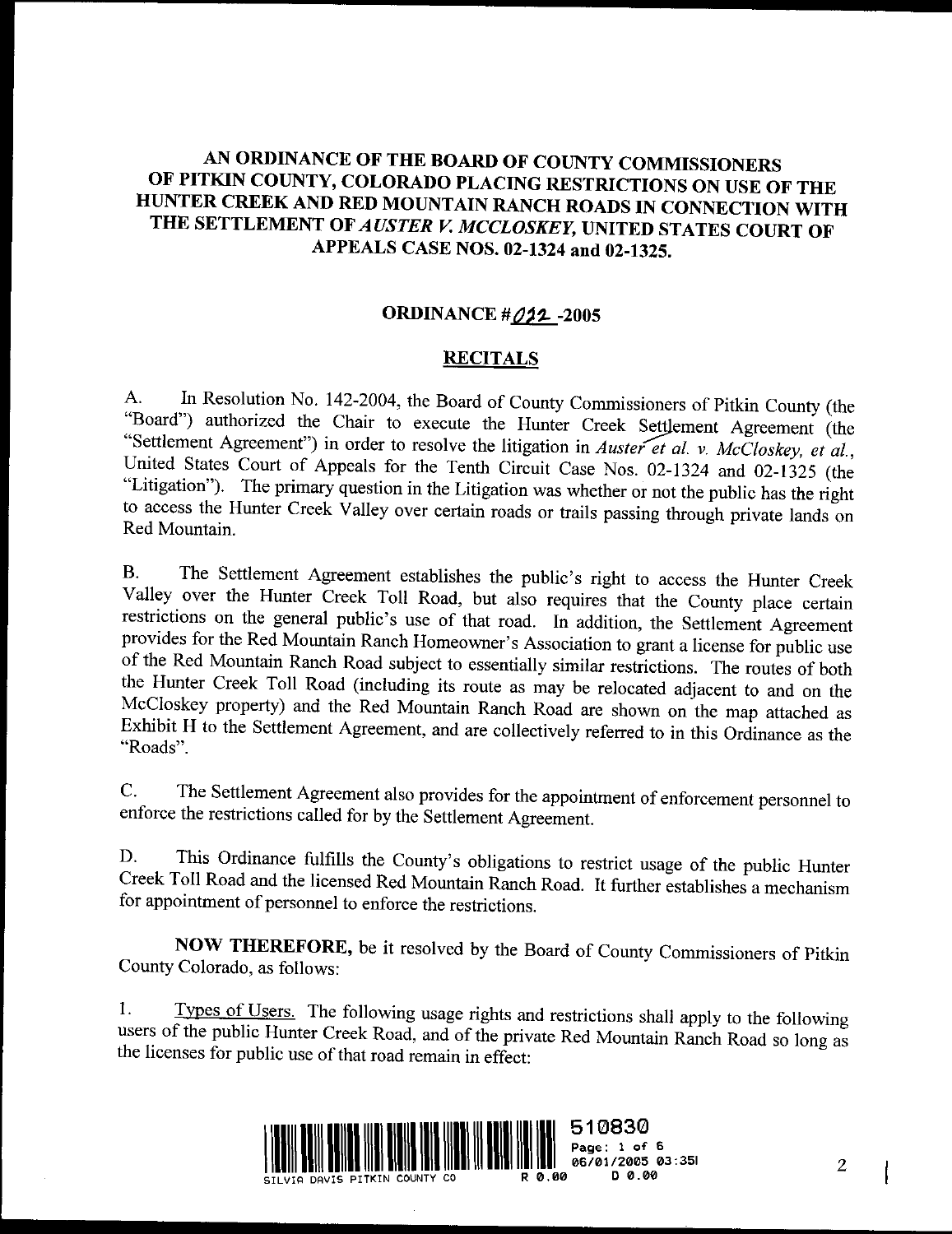a) Non-motorized Uses by the General Public. The Roads may be used by the general public for pedestrian, equestrian, nonmotorized bicycling, snow shoe and cross-country skiing purposes solely for access to and from the Hunter Creek Valley.

b) Motorized Uses by the General Public. The Roads may be used by the public for motorized ingress and egress to and from the BLM Parking Lot and to and from the East Parking b) Motorized Uses by the General Public. The Roads may be used by the public for motorized ingress and egress to and from the BLM Parking Lot and to and from the East Parking Lot (which shall be constructed on the Hunter C Lot (which shall be constructed on the Hunter Creek Toll Road right-<br>River National Forest near the boundary with the McCloskey property). River National Forest near the boundary with the McCloskey property).<br>
c) Uses by Hunters. The Roads may be used by persons having valid hunting

licenses issued by the State of Colorado for motorized vehicular access into the Hunter Creek Fractises issued by the state of Colorado for motorized vehicular access into the Hunter Creek<br>Valley, but only during the time such licenses are valid and seven days immediately preceding<br>and following the license dates. anu valley, but only during the time such ficenses are valid and seven days immediately preceding and following the license dates. Hunters may utilize pick-up trucks up to twenty feet in length, to tow utility or horse trailer and following the license dates. Hunters may utilize pick-up trucks up to twenty feet in length, to<br>tow utility or horse trailers during such time periods.<br>d) <u>Pitkin County Administrative and Emergency Access</u>. The Roads

d) Pitkin County Administrative and Emergency Access. The Roads may be used for the following purposes:

I) By Pitkin County for official administrative use, law enforcement, nergency medical, transmitter maintenance and all other official business purposes; II) By Mountain Rescue for emergency medical, rescue and all other o

II) By Mountain Rescue for emergency medical, rescue and all other official business purposes; and

III) By the Tenth Mountain Trail Association ("TMTA") for maintenance of the Tenth Mountain trail and hut system and all other official business purposes.

e) USA Administrative and Emergency Access. The Roads may be used by the III) By the Tenth Mountain Trail Association ("T<br>the Tenth Mountain trail and hut system and all other official busines<br>e) USA Administrative and Emergency Access. The<br>United States of America, its agencies and instrumenta America, its agencies and instrumentalities, and by authorized users of the site located in the White River National Forest, for the limited purpose of the motorized access to the Hunter Creek Valley for official administr communication site located in the White River National Forest, for the limited purpose of allowing reasonable motorized access to the Hunter Creek Valley for official administrative use, emergency ingress and egress from Hunter Creek Valley, or official business purposes only. e) USA Administrative and Emergency Access. The Roa States of America, its agencies and instrumentalities, and by nication site located in the White River National Forest, for g reasonable motorized access to the Hunter Cr

f) Uses by Landowners. The owners from time to time of private property in Red Mountain Ranch Subdivision and of other properties that use the Roads to access their respective Uses by Landowners. The owners from time to time of private property in Red properties properties access to the Hunter Creek Valley for official administrative use, emergency ingress and egress from Hunter Creek Valley, or official business purposes only.<br>
f) Uses by Landowners. The owners from ti all motorized and non-motorized uses that are permitted under applicable laws and under covenants that are presently in effect and that affect such Landowners, families, contractors and Mountain Ranch Subdivision and of other properties that use the Roads to access their respective properties ("Landowners"), and, their families, contractors, and invitees may use the Roads for all motorized and non-motoriz invitees.

2. Generally-Applicable Restrictions on Use. Use of the Roads shall be restricted for all users as follows:



 $\mathfrak{Z}$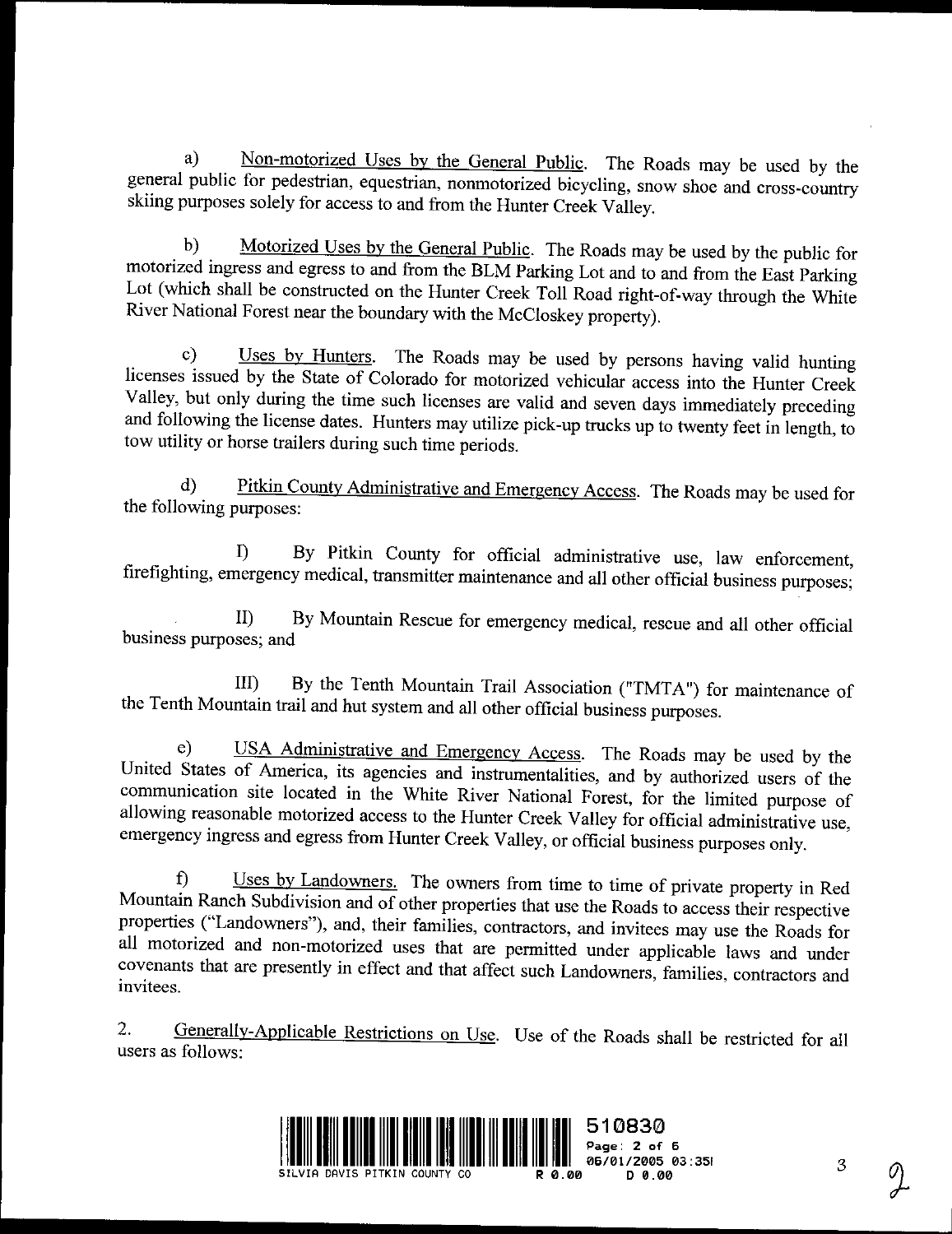a) General. Usage of the Roads shall be subject to the following restrictions: (i) no dogs running at large, (ii) no loitering upon or trespassing onto private property, and (iii) no picnicking, camping, camp fires, discha dogs running at large, (ii) no loitering upon or trespassing onto private property, and (iii) no of any controlled substance, including alcohol, parties, gatherings or public or private nuisances. pichicking, camping, camp fires, discharge of fireworks, firearms or other weapons, consumption<br>of any controlled substance, including alcohol, parties, gatherings or public or private nuisances.<br>With regard to motorized v With regard to motorized vehicular usage, (i) posted speed limits shall be absolutely adhered to and all regulatory signage shall be strictly observed, (ii) there shall be no parking or stopping for other than emergency pu other than emergency purposes (e.g., vehicle break-downs) or for the purposes described in  $\P$  1(d)(I), and usage shall be limited to those uses specifically permitted by this Ordinance. The regard to motorized vehicular usage, (i) posted speed limits shall be absolutely add all regulatory signage shall be strictly observed, (ii) there shall be no parking or stopp her than emergency purposes (e.g., vehicl

the Roads, except for use of the lower Hunter Creek Road to obtain access to the BLM Parking Lot.<br>A "commercial use" is one which for commercial to the BLM Parking Lot. Lot. A "commercial use" is one, which, for compensation or any consideration, transports, or otherwise uses roads or trails, except those persons specifically authorized by the Roads, except for use of the lower Hunter Cr b) Limitations on Commercial Use. Commercial use shall be prohibited on the Roads, except for use of the lower Hunter Creek Road to obtain access to the BLM Parking Lot. A "commercial use" is one, which, for compensation o The commercial use is one, which, for compensation or any consideration, transports, guides,<br>escorts, or otherwise uses roads or trails, except those persons specifically authorized by this<br>Ordinance.<br>(I) This commercial-u

(I) This commercial-use limitation shall not apply to taxicabs that are equal to or smaller than the approximate dimensions of full-sized family passenger sedans carrying passengers to access the BLM Parking Lot or the Eas passengers to access the BLM Parking Lot or the East Parking Lot or taxicals suat are equal to<br>passengers to access the BLM Parking Lot or the East Parking Lot or taxicabs serving the<br>Landowners. Buses and sightseeing tour passengers to access the BLM Parking Lot or the East Parking Lot or taxicabs serving the Landowners. Buses and sightseeing tours shall be prohibited. Lower Hunter Creek Road up to passengers to access the BLM Parking Lot or the East Parking Lot or taxicabs serving the Landowners. Buses and sightseeing tours shall be prohibited. Lower Hunter Creek Road up to and including the entrance to the BLM Park commercial vehicles that are equal to or smaller than the approximate dimensions of full-sized<br>family passenger vehicles (excluding tracked vehicles, all terrain and similar vehicles), and and including the entrance to the BLM Parking Lot may be used by commercial vans, commercial vehicles that are equal to or smaller than the approximate dimensions of full-sized family passenger vehicles (excluding tracked commercial horse trailers. Commercial vehicles serving the Landowners shall be permitted, but nothing herein shall exempt such vehicles from compliance with laws of general applicability, commercial horse trailers. Commercial vehicles serving the Landowners shall be permitted, but nothing herein shall exempt such vehicles from compliance with laws of general applicability, including Pitkin County ordinances ramity passenger vehicles (excluding tracked vehicles, all terrain and similar vehicles), and<br>commercial horse trailers. Commercial vehicles serving the Landowners shall be permitted, but<br>nothing herein shall exempt such

vehicles serving the purposes described in Paragraphs 1(d) and 1(e) above shall be permitted.<br>c) Limitations on Vehicle Size. Except where otherwise provided for herein, trailers, tracked vehicles, all terrain vehicles, or shall not be used on the Roads. The prohibition of this subparagraph shall not apply to vehicles supporting or serving the Landowners or their properties, but such vehicles must stop or park shall not be used on the Roads. The prohibition of this subparagraph shall not apply to vehicles supporting or serving the Landowners or their properties, but such vehicles must stop or park only on the properties of the L snan not be<br>supporting<br>only on the<br>prohibition<br>this Ordina tracked vehicles, all terrain vehicles, or vehicles larger than full-sized family passenger vehicles<br>shall not be used on the Roads. The prohibition of this subparagraph shall not apply to vehicles<br>supporting or serving th this Ordinance, or (b) use of vans up to 25 feet in length by the County, Mountain Rescue, TMTA, USA, schools, and organizations which are tax-exempt for federal income tax purposes for carrying the handicapped or senior c the East Parking Lot; or (c) Utility company vehicles, and commercial vehicles serving the the East Parking Lot; or (c) Utility company vehicles,<br>purposes described in Paragraphs 1(d) and 1(e) above.<br>d) Limitations on Use of East Parking Lot.

Limitations on Use of East Parking Lot.<br>
1) The parking spaces on the East Parking Lot shall be designated for the sole use of TMTA and bona fide handicapped persons and/or senior citizens. Bona fide handicapped



 $\boldsymbol{4}$ 

 $\mathcal{\r{Z}}$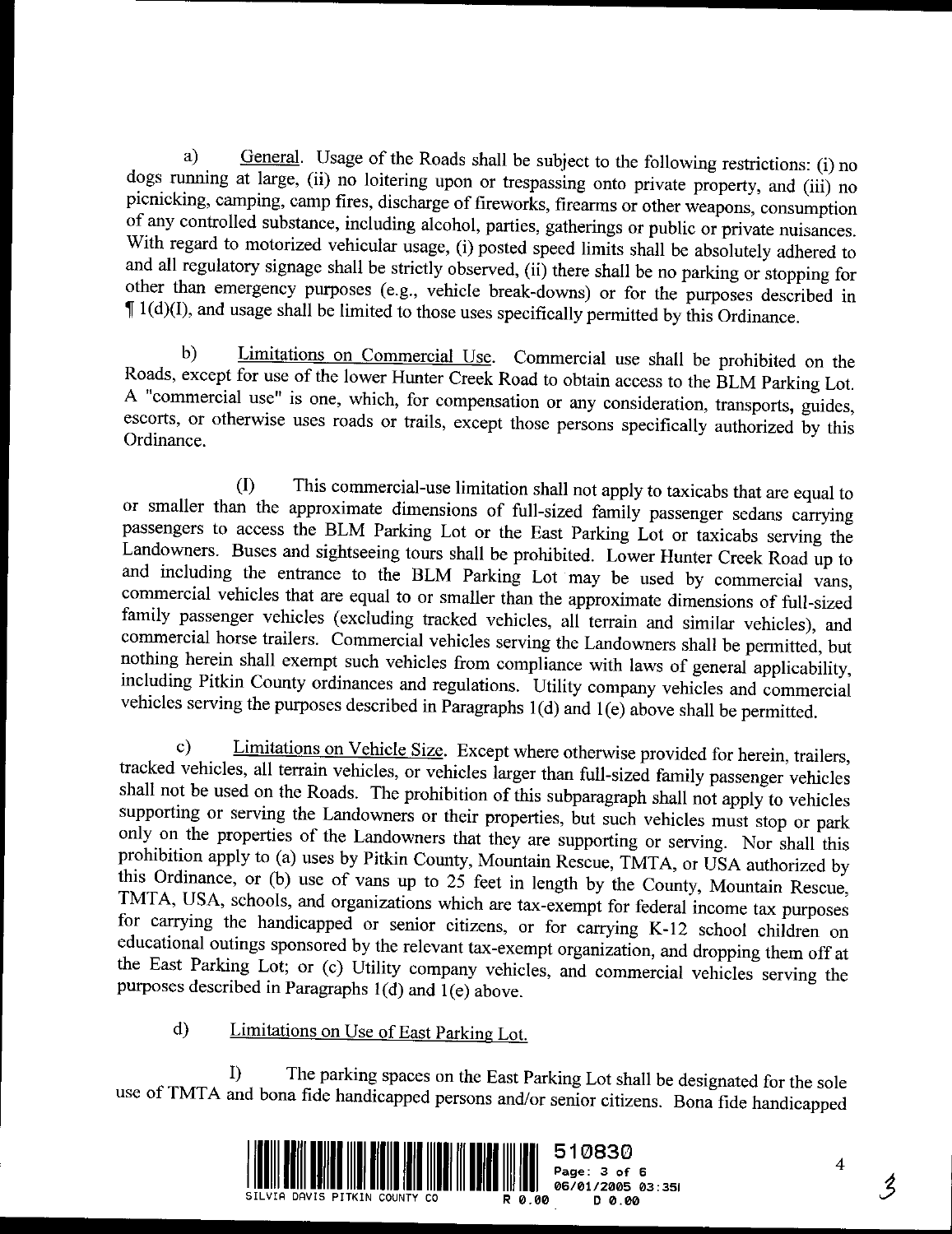persons shall be those who have or would be entitled to <sup>a</sup> handicapped automobile license plate, or those who obtain <sup>a</sup> letter from <sup>a</sup> physician verifying that <sup>a</sup> medical condition renders them unable to park in the BLM lot and proceed up the South Trail on the east side of Hunter Creek. Bona fide senior citizens shall be those persons sixty-five (65) years of age or older.

II) The following limitations shall apply to the East Parking Lot: (i) the East Parking Lot may be used as a pick-up or drop-off location for the public; and (ii) vehicles parked Experiment Parking Lot may be used as a pick-up or drop-off location for the public; and (ii) vehicles parked<br>Parking Lot may be used as a pick-up or drop-off location for the public; and (ii) vehicles parked<br>in the East P must prominently display<br>in the East Parking Lot must have handicapped license plates or must prominently display<br>appropriate stickers or insignia issued by Pitkin County or its designated agent indicating that the<br>vehicle II) The following limitations shall apply to the East Parking Lot: (i) the East<br>Parking Lot may be used as a pick-up or drop-off location for the public; and (ii) vehicles parked<br>in the East Parking Lot must have handicapp II) The following limitations shall apply to the East Parking Lot: (i) the East<br>Parking Lot may be used as a pick-up or drop-off location for the public; and (ii) vehicles parked<br>in the East Parking Lot must have handicapp vehicle is being used by a bona fide handicapped person or senior citizen (at least one of the occupants of any car parked in this location must be a bona fide handicapped person or senior citizen), or by TMTA or its users occupants of any car parked in this location must be a bona fide handicapped person or senior citizen), or by TMTA or its users. Parking by a TMTA user shall be confined to the period the individual has reservations for, a citizen), or by TMTA or its users. Parking by a TMTA user shall be confined to the period the individual has reservations for, and is using, a hut. Vehicles parked at the East Parking Lot shall be parked so as to not inter

be parked so as to not interfere with or impede any vehicular or non-vehicular use of the Roads<br>as authorized by this Ordinance.<br>3. No Effect on Inholders. The restrictions in this ordinance shall not apply to any "Bona-<br>F as authorized by this Ordinance.<br>
3. No Effect on Inholders. The restrictions in this ordinance shall not apply to any "Bona-<br>
Fide Inholder" as that term is defined in the Addendum to the Hunter Creek Settlement<br>
Agreemen 3. No Effect on Inholders. The restrictions in this ordina<br>Fide Inholder" as that term is defined in the Addendum<br>Agreement.<br>4. Authorization for Enforcement Personnel. Pursuant to<br>County Manager, in consultation with the

4. Authorization for Enforcement Personnel. Pursuant to § 30-15-402.5, C.R.S. (2004), the County Manager, in consultation with the Sheriff and the County Attorney's Office, is hereby Authorization for Enforcement Personnel. Pursuant to  $\S 30-15-402.5$ , C.R.S. (2004), the Fide Inholder" as that term is defined in the Addendum to the Hunter Creek Settlement<br>Agreement.<br>4. Authorization for Enforcement Personnel. Pursuant to § 30-15-402.5, C.R.S. (2004), the<br>County Manager, in consultation wi to designate one or more persons empowered to enforce the restrictions set forth in<br>nce. Pursuant to  $\S 30-15-402.5(2)$ , the power of such person or persons to enforce the<br>shall be limited to issuance of citations and sum this Ordinance. Pursuant to  $\S 30-15-402.5(2)$ , the power of such person or persons to enforce the restrictions shall be limited to issuance of citations and summonses and complaints. Such person or persons shall under no restrictions shall under no circumstances be at restrictions contained herein.<br>
5. Violations, Enforcement and Penalties.

Violations, Enforcement and Penalties.<br>a) Unlawful Activity. It is unlawful to engage in any activity that is in violation of linance.  $\begin{bmatrix} a \\ \text{this Ordinance} \end{bmatrix}$ a) Unlawful Activity. It is unlawful to engage in any activity that is in<br>dinance.<br>b) Penalty. Violations of this Ordinance shall be punishable as follows:

- 
- Violations of this Ordinance shall be punishable as follows:<br>Violations of the parking restrictions contained herein shall be punishable<br>by a fine of forty dollars (\$40) for a first offense within a one-year period,<br>and by For a first of this Ordinance shall be punishable as follows:<br>I. Violations of the parking restrictions contained herein shall be punishable<br>by a fine of forty dollars (\$40) for a first offense within a one-year period,<br>an subsequent offense within a one-year period. In addition, enforcement and by a fine of one hundred dollars (\$100.00) per violation for each<br>subsequent offense within a one-year period. In addition, enforcement<br>personnel designated pursuant to this Ordinance, or members of the Office<br>of the S subsequent offense within a one-year period. In addition, enforcement<br>personnel designated pursuant to this Ordinance, or members of the Office<br>of the Sheriff of Pitkin County, are authorized to remove, or have removed<br>at and their direction, any vehicle parked in violation of this Ordinance, to any private garage or storage facility in the vicinity of Aspen, Colorado, or to the impound lot at the County Landfill. Such garage  $\frac{1}{2}$ at their direction, any venicle parked in violation of this Ordinance, to any<br>private garage or storage facility in the vicinity of Aspen, Colorado, or to<br>the impound lot at the County Landfill. Such removal and storage sh



351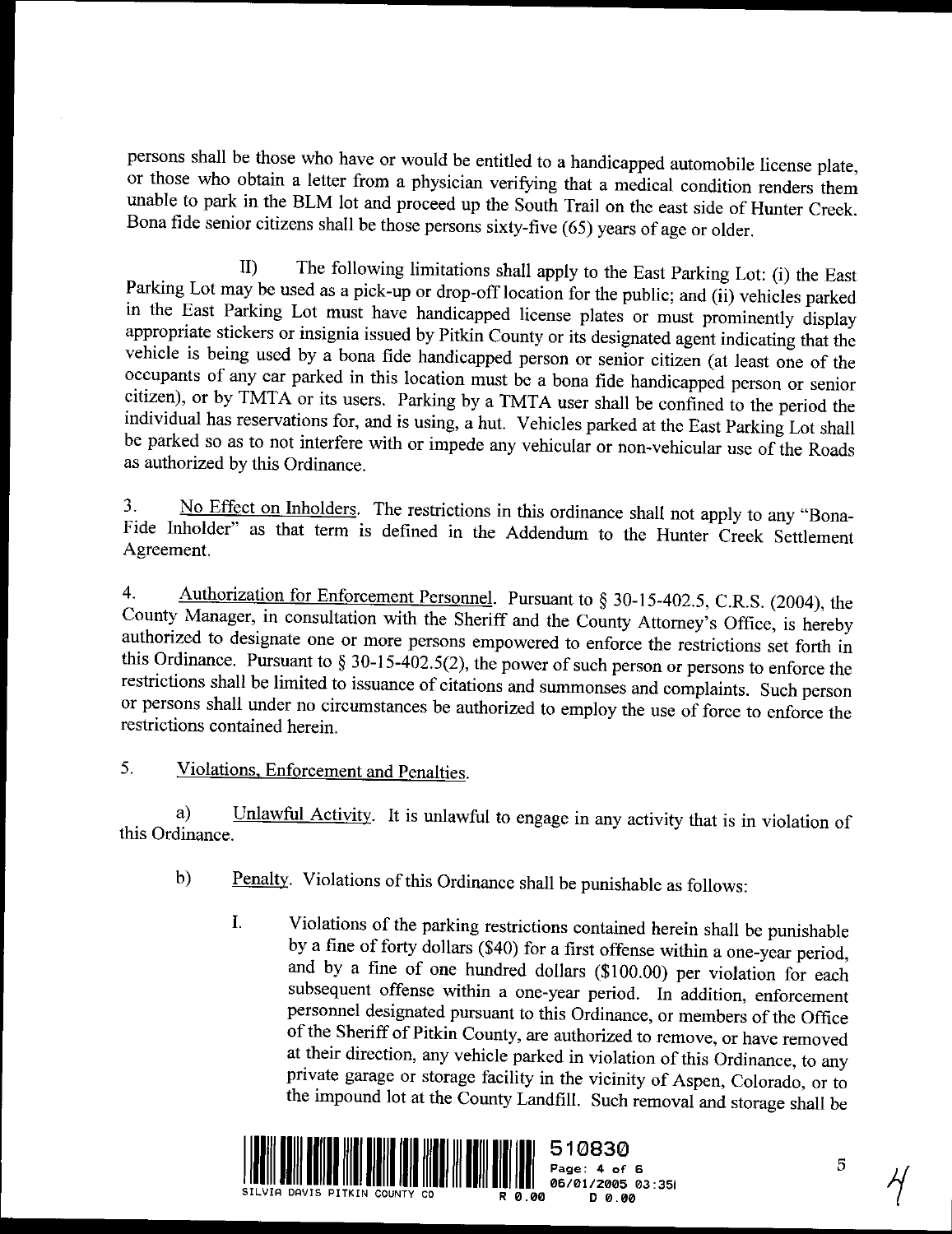at the sole cost, risk, and expense of the owner or person in charge of such vehicle, and the cost of removal and storage of such vehicle shall be paid by the owner prior to the release of such vehicle. The fee for recovery of towed vehicles shall initially be one hundred dollars (\$100), and shall be adjusted from time to time as costs dictate. This recovery fee shall be separate from and in addition to fines for violations of this ordinance. Towing shall be mandatory upon <sup>a</sup> third or additional offense within <sup>a</sup> one-year period. period.<br>
Separate from and in addition to fines for violations of this ordinance.<br>
Towing shall be mandatory upon a third or additional offense within a<br>
one-year period.<br>
II. Violations of firearm restrictions in this Ord

- Violations of firearm restrictions in this Ordinance are punishable by a fine of one thousand dollars (\$1000.00) for each offense. II. Violations of firearm restrictions in this Ordinance are punishable by a fine<br>of one thousand dollars (\$1000.00) for each offense.<br>III. Violations of provisions of this Ordinance relating to traffic control shall<br>be p
- Shall be punished pursuant to § 30-15-402 and treated as a Class B traffic<br>punished pursuant to § 30-15-402 and treated as a Class B traffic<br>infraction pursuant to § 42-4-1701 CRS Issuance of citations or Violations of provisions of this Ordinance relating to traffic control shall<br>be punished pursuant to  $\S$  30-15-402 and treated as a Class B traffic<br>infraction pursuant to  $\S$  42-4-1701, C.R.S. Issuance of citations or<br>sum pursuant to  $\S$  30-15-402 and treated as a Class B traffic<br>ursuant to  $\S$  42-4-1701, C.R.S. Issuance of citations or<br>shall be pursuant to  $\S$  42-4-1708 to 1718, C.R.S. (2004), as<br>fhe first violation shall be punishable by be punsiled pulsuant to  $\frac{1}{8}$  30-15-402 and treated as a Class B traffic<br>infraction pursuant to  $\frac{1}{8}$  42-4-1701, C.R.S. Issuance of citations or<br>summonses shall be pursuant to  $\frac{1}{8}$  42-4-1708 to 1718, C.R.S. ( summonses shall be pursuant to  $\frac{6}{5}$  42-4-1708 to 1718, C.R.S. (2004), as<br>amended. The first violation shall be punishable by a fine of \$15; a<br>second violation within a one-year period shall be punishable by a fine of infraction pursuant to § 42-4-1701, C.R.S. Issuance of citations or<br>summonses shall be pursuant to § 42-4-1708 to 1718, C.R.S. (2004), as<br>amended. The first violation shall be punishable by a fine of \$15; a<br>second violati second violation within a one-year period shall be punishable by a fine of \$35; and third and subsequent violations within a one year-period shall be punishable by a fine of \$50. second violation within a one-year period shall be punishable by a fine of \$35; and third and subsequent violations within a one year-period shall be punishable by a fine of \$50.<br>IV. Violations of all other provisions of
- \$35; and third and subsequent violations within a one year-perior punishable by a fine of \$50.<br>Violations of all other provisions of this Ordinance (i.e., the r parking, and firearm related provisions of  $\P$  2(a)) shall b

accordance with generally-applicable County Ordinances.<br>
c) Criminal Enforcement. Enforcement personnel designed pursuant to this Ordinance and any law enforcement officer may follow the penalty assessment procedure provid the power to arrest or to require the payment of penalties as specified in  $\S$  16-2-201(1), C.R.S. In Ordinance and any law enforcement officer may follow the penalty assessment procedure<br>provided in §§ 30-15-402 and 16-2-201 C.R.S., except that enforcement personnel shall not have<br>the power to arrest or to require the pa provided in §§ 30-15-402 and 16-2-201 C.R.S., except that enforcement personnel shall not have the power to arrest or to require the payment of penalties as specified in § 16-2-201(1), C.R.S. In the event the penalty asse surcharge required by § 30-15-402(2) C.R.S.<br>d) Civil Enforcement. In the event of any activity in violation of this Ordinance, the

d)<br>district at  $\mathcal{L}$ F.<br>1) Civi<br>attorney or<br>r proceedin district attorney or **c**<br>action or proceeding  $\frac{1}{3}$  SS-15-402(2) C.K.S.<br>ivil Enforcement. In the event of an<br>or county attorney may institute an<br>ling to prevent, enjoin or abate any ounty attorney may institute an injunction, abate<br>to prevent, enjoin, or abate any unlawful activity. exercity in violation of this Ordinance, the<br>injunction, abatement, or other appropriate<br>nlawful activity.